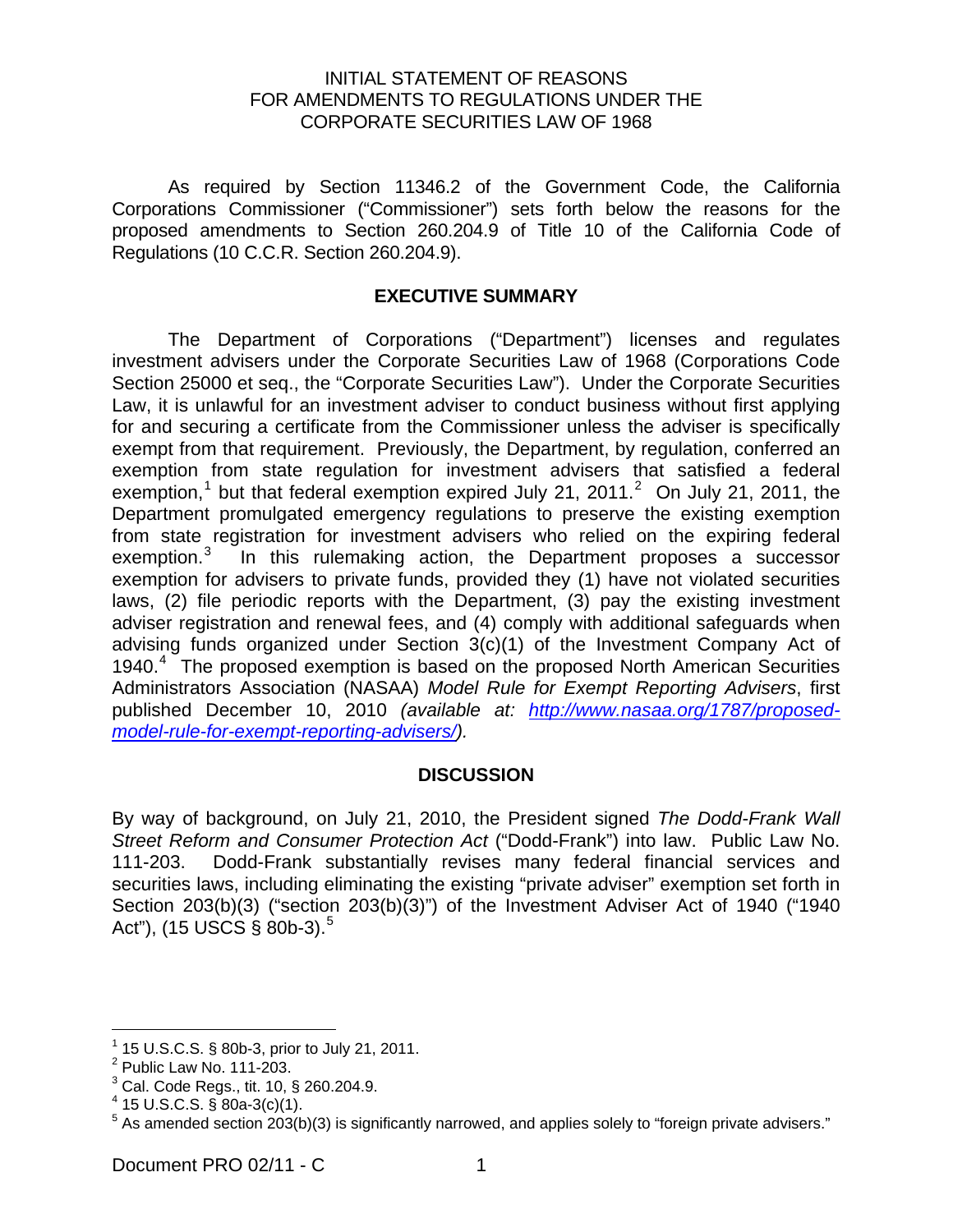Prior to Dodd-Frank, Section 203(b)(3) exempted from federal registration any investment adviser who had fewer than fifteen clients and who neither held itself out generally to the public as an investment adviser nor acted as an investment adviser to any investment company. Advisers to alternative investment vehicles such as hedge funds, private-equity funds, and venture capital funds frequently relied on the Section 203(b)(3) exemption from registration.

As a successor to the "private adviser" exemption, Dodd-Frank creates a new regulatory regime for advisers to "private funds." The term "private funds" refers to investment funds that would be required to register under the Investment Company Act of 1940, but for Section 3(c)(1) ("3(c)(1) funds") or 3(c)(7) ("3(c)(7) funds") of that act.<sup>[6](#page-0-4)</sup> Generally, persons who exclusively advise private funds are exempt from registration with the Securities and Exchange Commission ("SEC") if they (1) exclusively advise venture capital funds (17 C.F.R. § 275.203(l)-1), or (2) manage less than \$150 million of assets (17 C.F.R. § 275.203(m)-1). These advisers are referred to as Exempt Reporting Advisers ("ERA").

In California, investment advisers previously exempt under Section 203(b)(3) of the 1940 Act have a corollary temporary exemption under California investment adviser licensing requirements, if they meet the requirements of Section 260.204.9 of Title 10 of the California Code of Regulations, including (1) having assets under management of not less than \$25,000,000, or (2) exclusively advising "venture capital companies," as that term is defined in the rule.<sup>[7](#page-1-0)</sup> This exemption expires on January 17, 2012. Accordingly, the Commissioner is proposing a permanent successor exemption to replace the "private adviser regime." This exemption is predicated on the high financial net worth of investors in these vehicles, the traditional indicator supporting the likelihood that investors possess the financial sophistication to protect their own interests, thus minimizing the need for state oversight. The exemption is intended to minimize regulatory burdens to an asset class that provides a critical source of funding for private California companies, while ensuring adequate investor protection through minimum standards and annual reporting.

As explained in the Department's emergency rulemaking, venture capital funds, provide a crucial source of financing for California start-up companies, which benefits the California start-up labor market (available at: [http://www.corp.ca.gov/OLP/rulemaking\\_laws.asp#0211](http://www.corp.ca.gov/OLP/rulemaking_laws.asp#0211)).

<span id="page-1-1"></span>For example, according to the National Venture Capital Association ("NVCA"), from 2000-2010, Venture-capital funds ("VC Funds"), a subset of "private advisers," invested \$158 billion into California companies; 51% of these funds come from VC firms headquartered in California (NVCA 2010 data). Thus, California VC funds provide a significant, and often times, exclusive financing mechanism for high-tech start-up

 $\overline{\phantom{0}}$ 

 $^6$  15 U.S.C.S. § 80a-3(c)(1) and (7).

<span id="page-1-0"></span> $^7$  Existing Rule 260.204.9 uses the term "venture capital company" (10 C.C.R. Section 260.204.9(b)(3)), while Section 203(l) of the Investment Advisers Act of 1940, as amended, and Rule 203(l)-1 (17 CFR 275.203(l)-1), refer to "venture capital funds." These definitions contain separate parameters and elements, and accordingly should not be deemed interchangeable. For further background see *Letter from Commissioner Preston DuFauchard to Elizabeth M. Murphy, January 21, 2011.*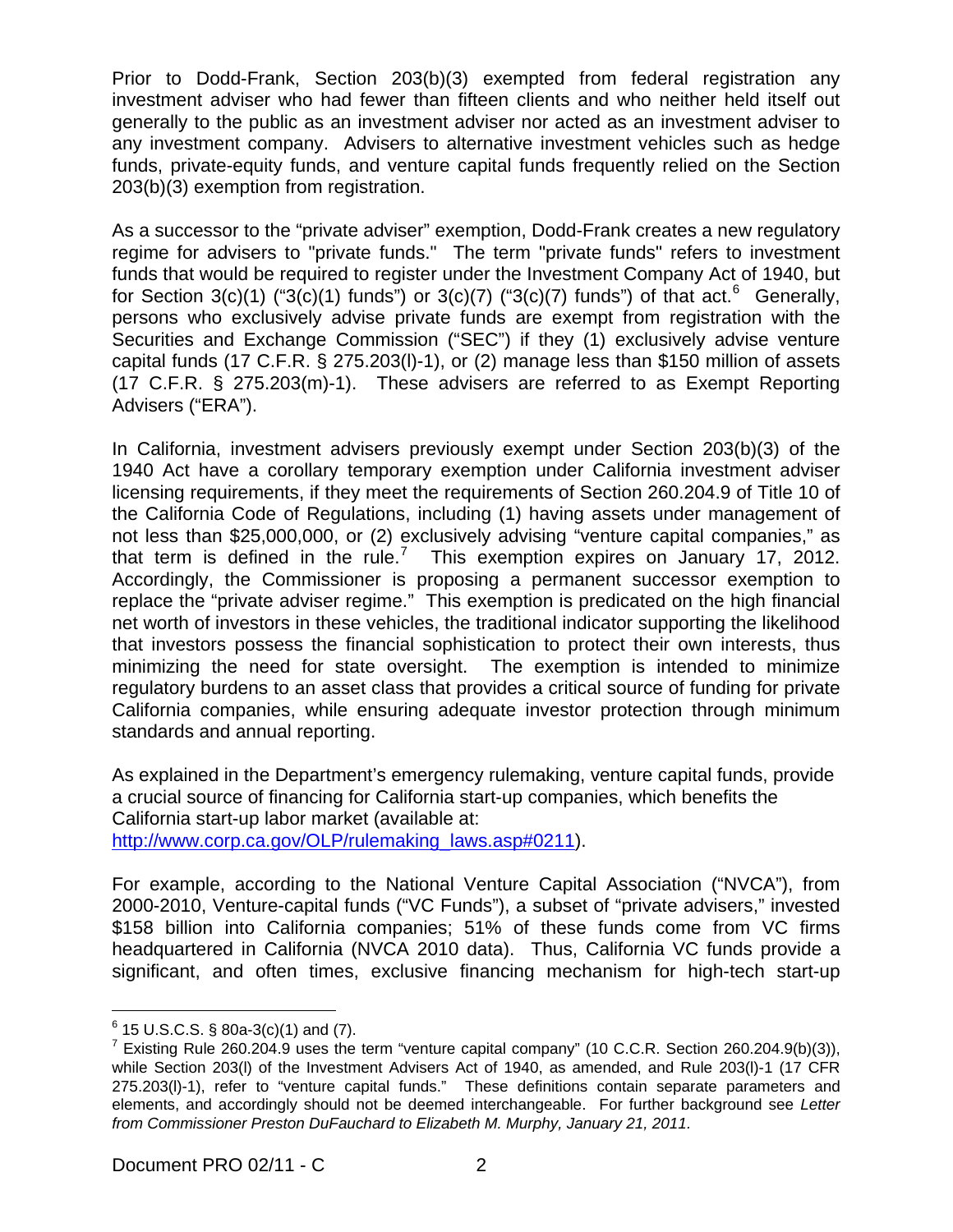companies. This financing benefits California labor markets, since one U.S. job is created for every \$74,846 of venture capital invested in California (NVCA 2010 data). Moreover, these jobs are highly concentrated in software, energy, and biotechnology (NVCA 2010 data).

As the California Corporations Commissioner noted in a recent comment letter to the SEC,

> The importance of VC Fund investments in California cannot be overstated. One recent source reports that over forty-five percent (45%) of VC Fund deals in the third quarter of 2010 were located in California. (Silicon Valley – 36.1%; LA/Orange counties – 4.83%; San Diego – 4.8%; and Sacramento/Northern California – .11%) See PwC/NVCA Money Tree Report based on data from Thomson Reuters, 2010 Q3, available at www.pwcmoneytree.com. New ventures whether in fields of computer technology, biotechnology, clean technology, social media, internet search, mobile technology, and others, all trace their formative stages to California VC Fund investments. *(Letter from Commissioner Preston DuFauchard to Elizabeth M. Murphy, January 21, 2011)*

Additionally, there are long term benefits in financing provided by VC Funds. Public companies headquartered in California that were backed by VC Funds account for 2,822,345 jobs and \$84 billion in revenue (2011 Global Insight Study).

Similarly, private equity funds (PE funds) provide a significant source of capital to California companies. According to the Private Equity Growth Capital Council (PEGCC), there are approximately 1,772 PE backed companies headquartered in California, employing approximately 734,000 workers. (*2010 PEGCC California Fact Sheet*, on file with the Department). PEGCC also reports that during the past ten years, PE firms have invested approximately \$168.3 billion in the California economy. In 2010, 195 companies received approximately \$16.2 billion in PE investment. (*Id*.). Notably, California appears to receive significantly more investments by PE funds than any other state. (*Id*.) Thus, it appears that these asset classes provide significant sources of financing to California capital markets, at times when traditional sources of financing have become more difficult to obtain.

Importantly, under the terms of the proposed exemption, these vehicles would be available exclusively to high-net worth investors that are generally more familiar with the investment risks, strategies, and objectives of these vehicles; and while an investor's net worth does not always correlate to financial sophistication, such investors are generally better equipped to shoulder financial losses. However, in light of recent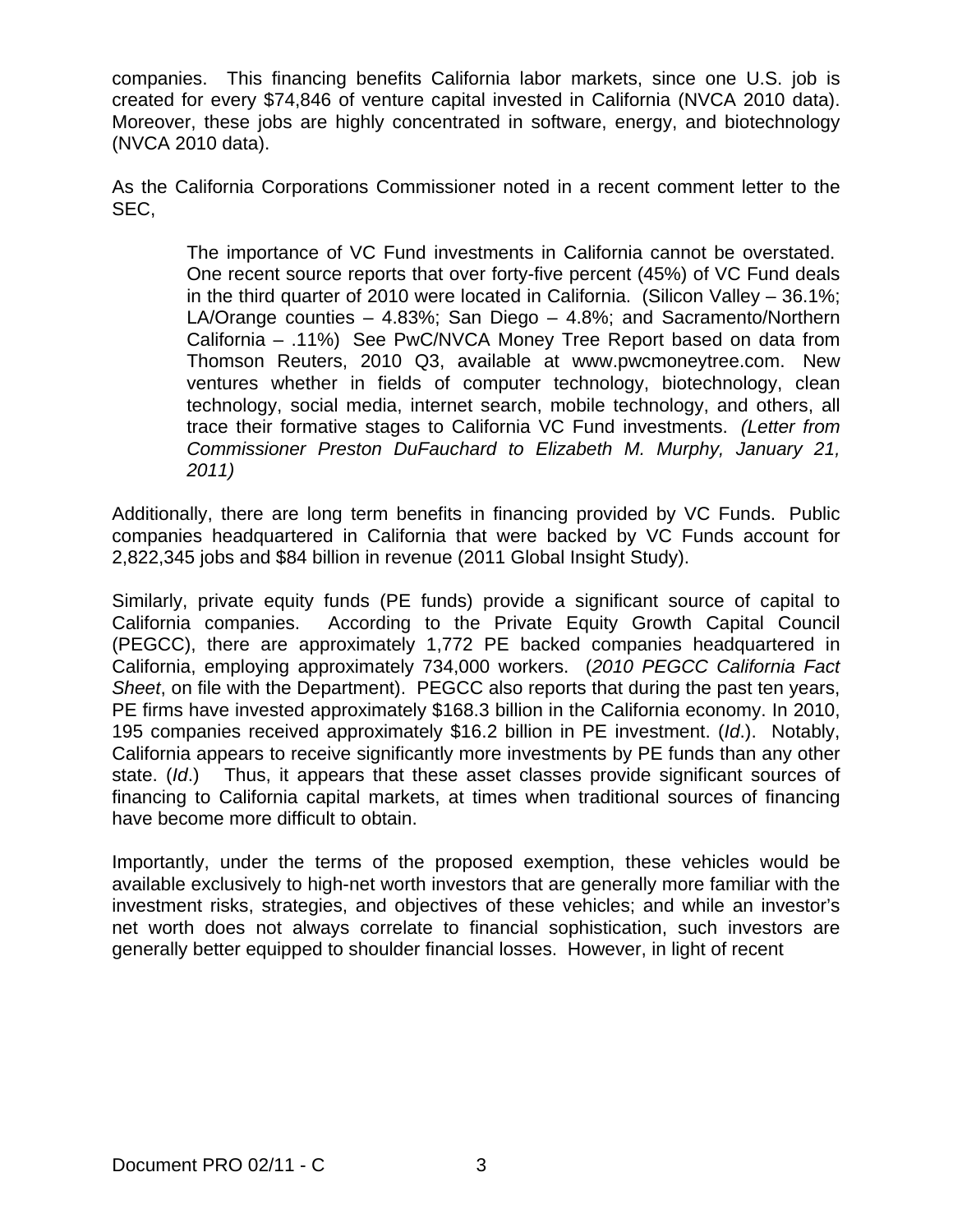frauds targeted at high-net worth investors $^8$  $^8$ , the Department proposes to include certain investor and regulatory safeguards as a condition to exemptive relief.

More specifically, in order to satisfy the exemption, advisers are required to:

- Not be subject to statutory disqualifications ("bad boy" provisions).
- File periodic informational notices regarding the characteristics of the adviser and associated private funds.
- Pay the standard investment adviser annual registration fee (\$125).

Additionally, advisers to 3(c)(1) funds, that do not fall within the definition of "venture capital company", must also comply with the additional requirements. While section 3(c)(7) requires fund investors to be "qualified purchasers" (17 C.F.R. § 270.2a51-1), section (3)(c)(1) funds are generally composed of "qualified clients" or "accredited investors." Importantly, the financial standard for persons to be deemed "qualified purchasers" is significantly higher than for "qualified clients" (17 C.F.R. § 275.205-3) or "accredited investors" (17 C.F.R. § 230.501). Accordingly, in the absence of the "qualified purchaser" safeguard, the Department proposes to include the following safeguards for investors in 3(c)(1) funds:

- Only "accredited investors" may invest in the private fund.
- Advisers may only charge performance fees to persons deemed "qualified clients."
- Advisers must provide specified financial and organizational disclosures to fund investors.

Lastly, In order to allow such persons to determine how DOC rules will ultimately affect their registration status, it is necessary to provide sufficient time for regulated persons to analyze the final rules and prepare any required application materials. Accordingly, the proposed rule contains an extension of the current exemptive regime, as well as a "grandfathering" provision for certain 3(c)(1) funds formed prior to the promulgation of the rule.

i  $8$  Desist and Refrain Order (D&R), dated May 13, 2011, issued by the Department to Structured Investments Co., LLC, *et al.;* D&R, dated August 23, 2011, issued by the Department to Glenn R. Wilson, ABW Property Partners #9 L.P. *et al.*; D&R, dated March 26, 2008, issued by the Department to Norman Frank Reed a.k.a. Bob Reed, SmartWear Technologies, Inc.; D&R, dated February 11, 2009, issued by the Department to CanAm Capital Corp., *et al.;* D&R, dated November 4, 2010, issued by the Department to U.S. Biofuels, Inc., *et al.*; D&R, dated, August 11, 2011, issued by the Department to R.E. Loans, LLC et. al.; Plea of Guilty, People v. Gina Michelle Mcgee, Plea of Guilty, Superior Court of California, County of Marin (Case No. SC170537B) dated June 2, 2011. See also SEC Release No. IA-2876, p. 7, May 20, 2009.

<span id="page-3-0"></span><sup>&</sup>lt;sup>9</sup> While section 3(c)(1) does not contain a minimum financial standard for fund investors, minimum financial standards are generally required through the applicability of the Securities Act of 1933, as amended, and/or the Investment Advisers Act of 1940, as amended.